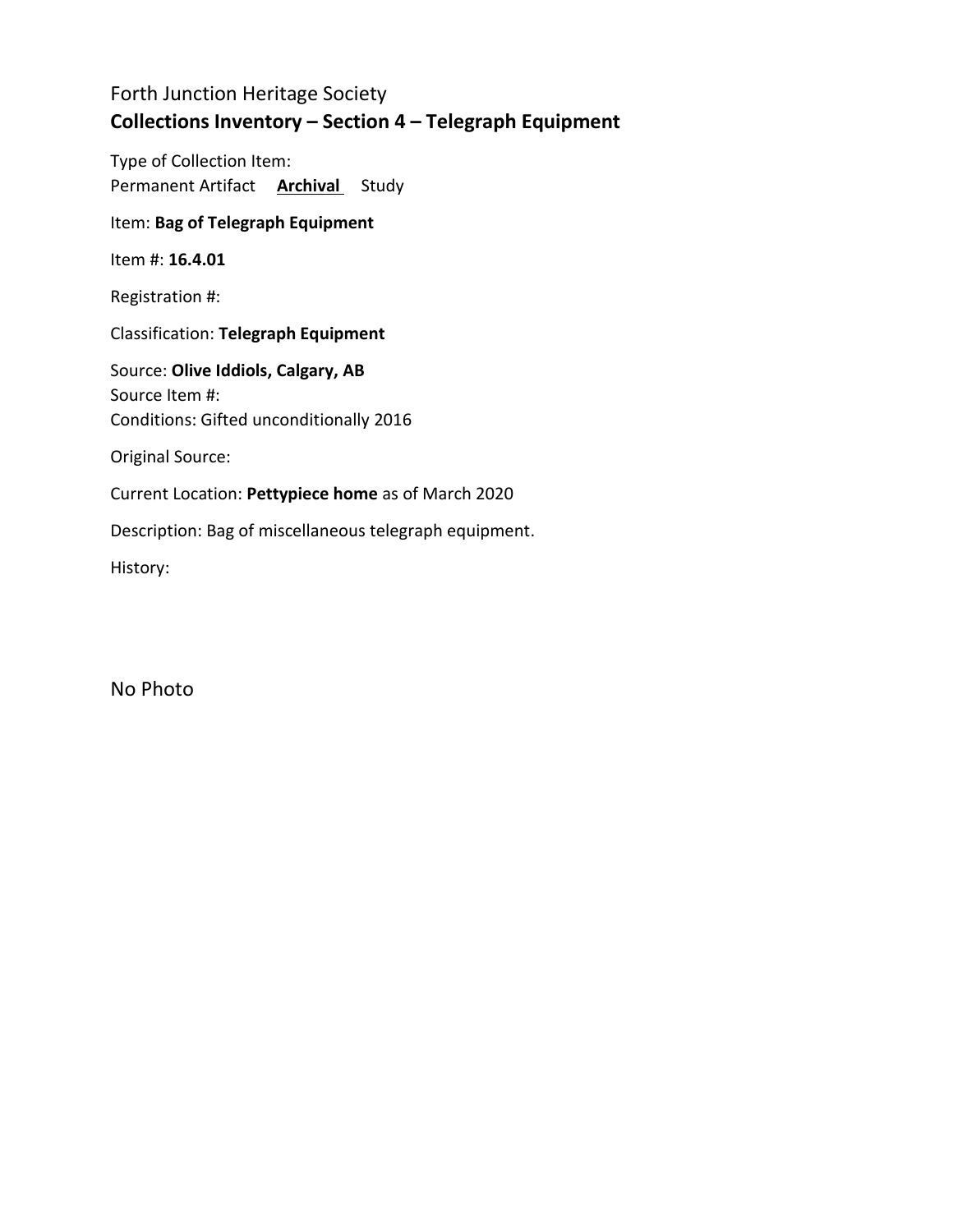Type of Collection Item: Permanent Artifact **Archival** Study

Item: **Test Board**

Item #: **18.4.01**

Registration #:

Classification: **Telegraph Equipment**

Source: **former Calgary & Edmonton Railway Station Museum, Edmonton** Source Item #: 92.8.01 Conditions: Gifted by Junior League of Edmonton unconditionally Sept. 17, 2018

Original Source: **W.G. Owen**

Current Location: **Innisfail Historical Village** as of March 2020

Description: Used for testing telegraph during telegraph era.

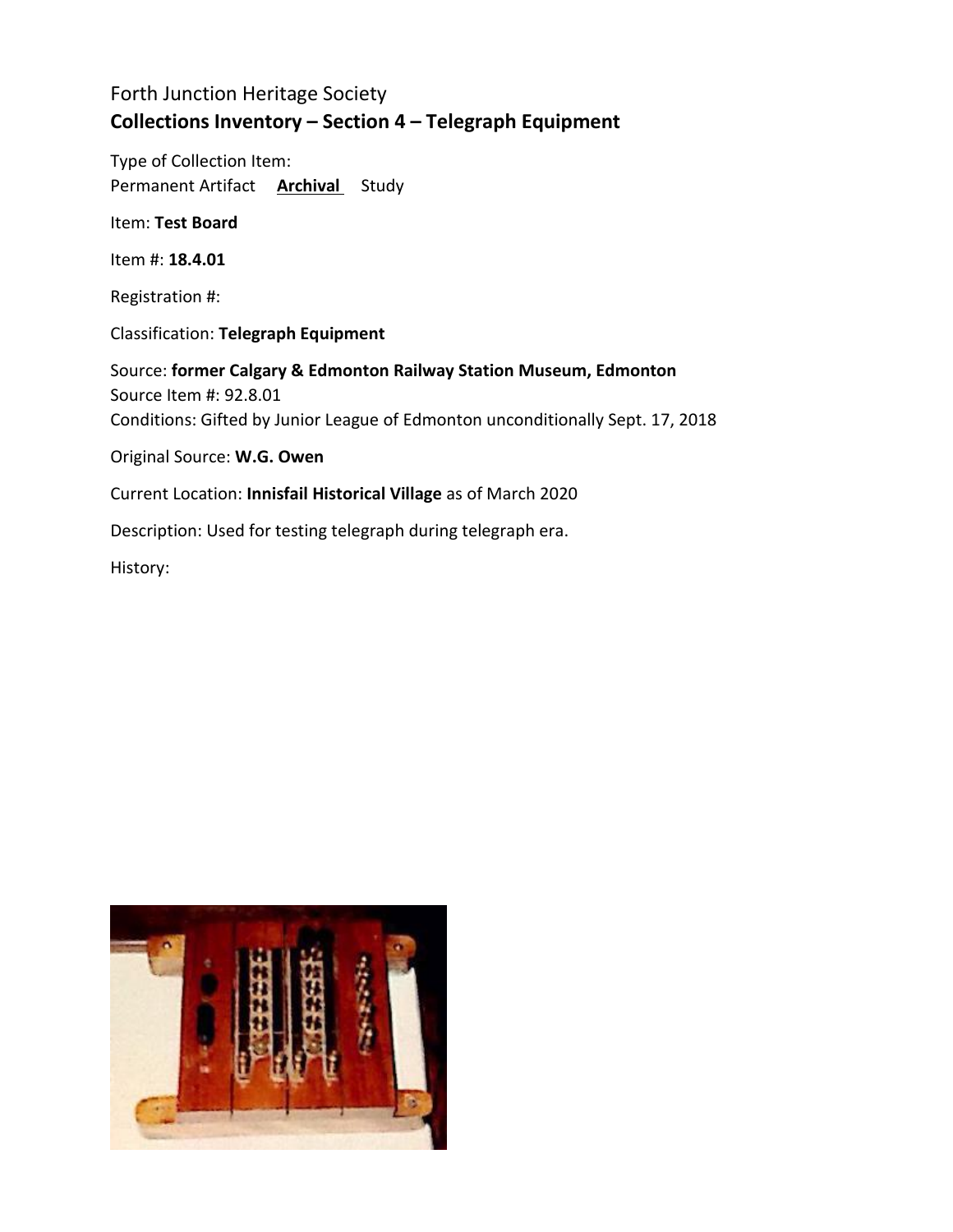Type of Collection Item: Permanent Artifact **Archival** Study

Item: **Telegraph Keys**

Item #: **18.4.02**

Registration #:

Classification: **Telegraph Equipment**

Source: **former Calgary & Edmonton Railway Station Museum, Edmonton** Source Item #: 92.8.02 Conditions: Gifted by Junior League of Edmonton unconditionally Sept. 17, 2018

Original Source: **Morse Telegraph Club Inc. Edmonton Chapter**

Current Location: **Innisfail Historical Village** as of March 2020

Description: Key used by telegraphers to send Morse Code messages (older and slower than the "Bug", semi-automatic transmitters which were later developed around 1908).



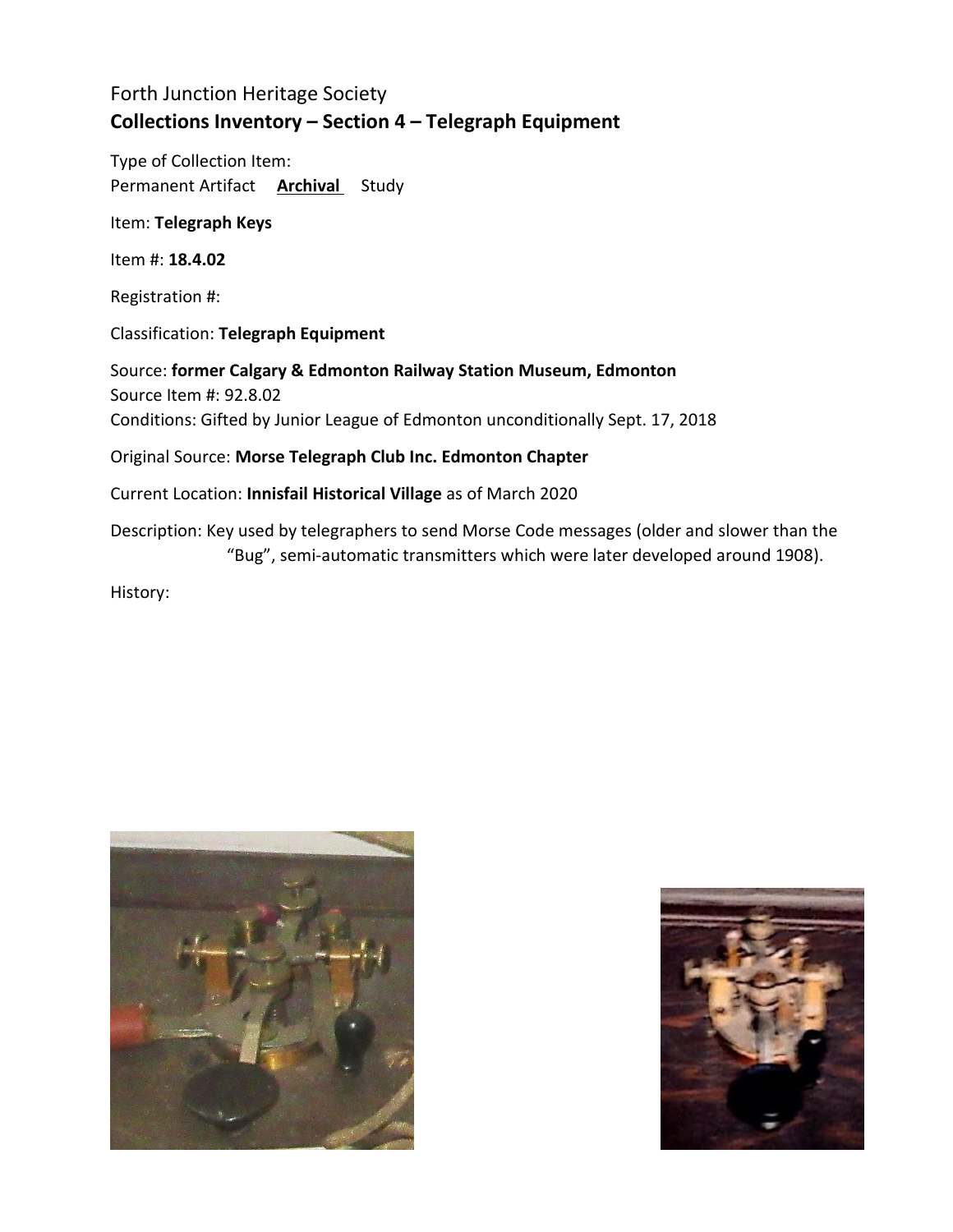Type of Collection Item: Permanent Artifact **Archival** Study

Item: **Telegraph "Bug" Transmitter**

Item #: **18.4.03**

Registration #:

Classification: **Telegraph Equipment**

Source: **former Calgary & Edmonton Railway Station Museum, Edmonton** Source Item #: 92.8.03 Conditions: Gifted by Junior League of Edmonton unconditionally Sept. 17, 2018

Original Source: **Bill Donlevy**

Current Location: **Innisfail Historical Village** as of March 2020

Description: Used to transmit Morse Code – more rapidly than the early telegraph key.

History: The "Bug" was the trademark of the manufacturer.



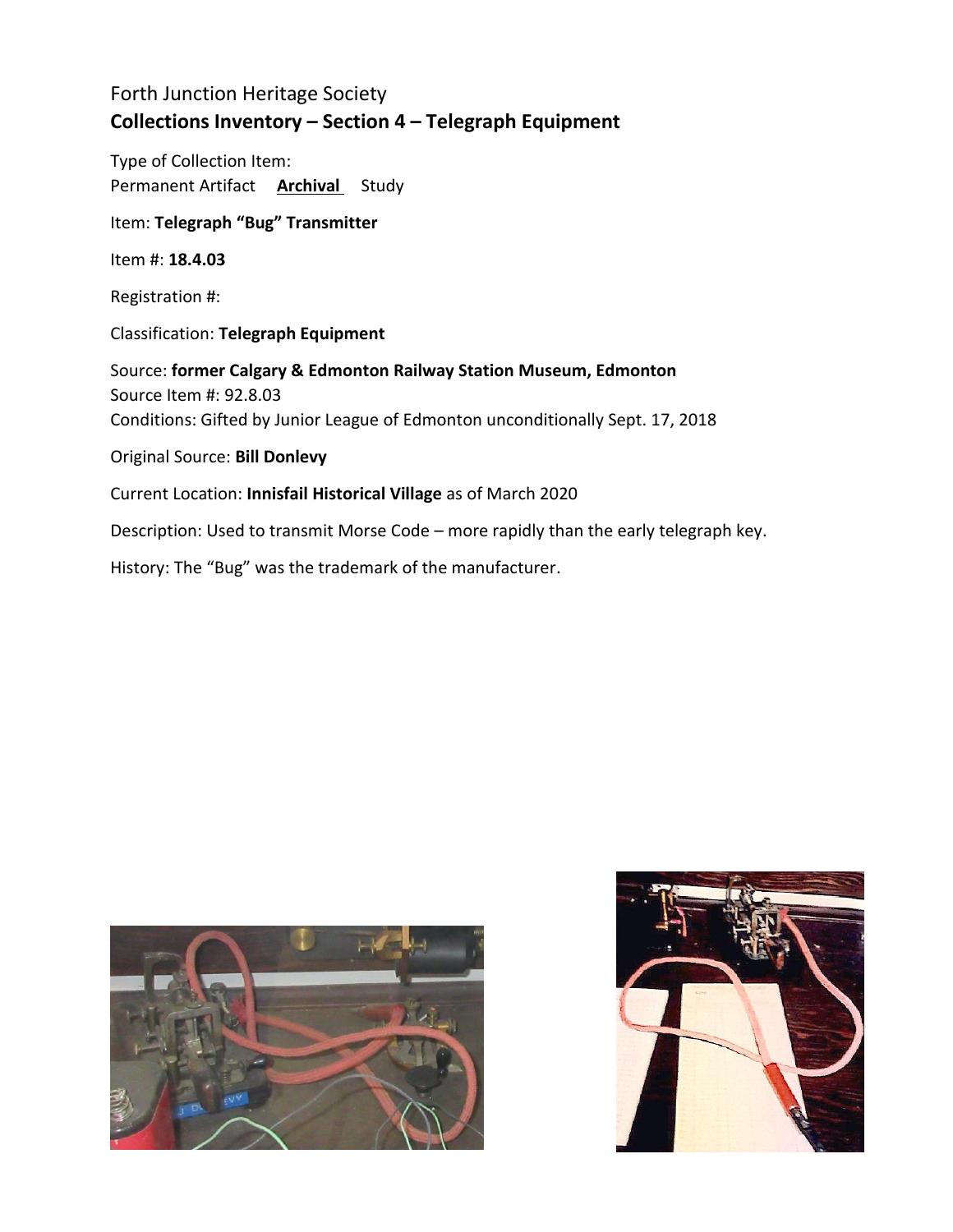Type of Collection Item: Permanent Artifact **Archival** Study

Item: **6 Telegraph Relays** (2 in sounder box)

Item #: **18.4.04**

Registration #:

Classification: **Telegraph Equipment**

Source: **former Calgary & Edmonton Railway Station Museum, Edmonton** Source Item #: 92.8.04 Conditions: Gifted by Junior League of Edmonton unconditionally Sept. 17, 2018

Original Source: **Bill Harmon and Bill Donlevy**

Current Location: **Innisfail Historical Village** as of March 2020

Description: Used to generate sound in sending and receiving Morse Code.

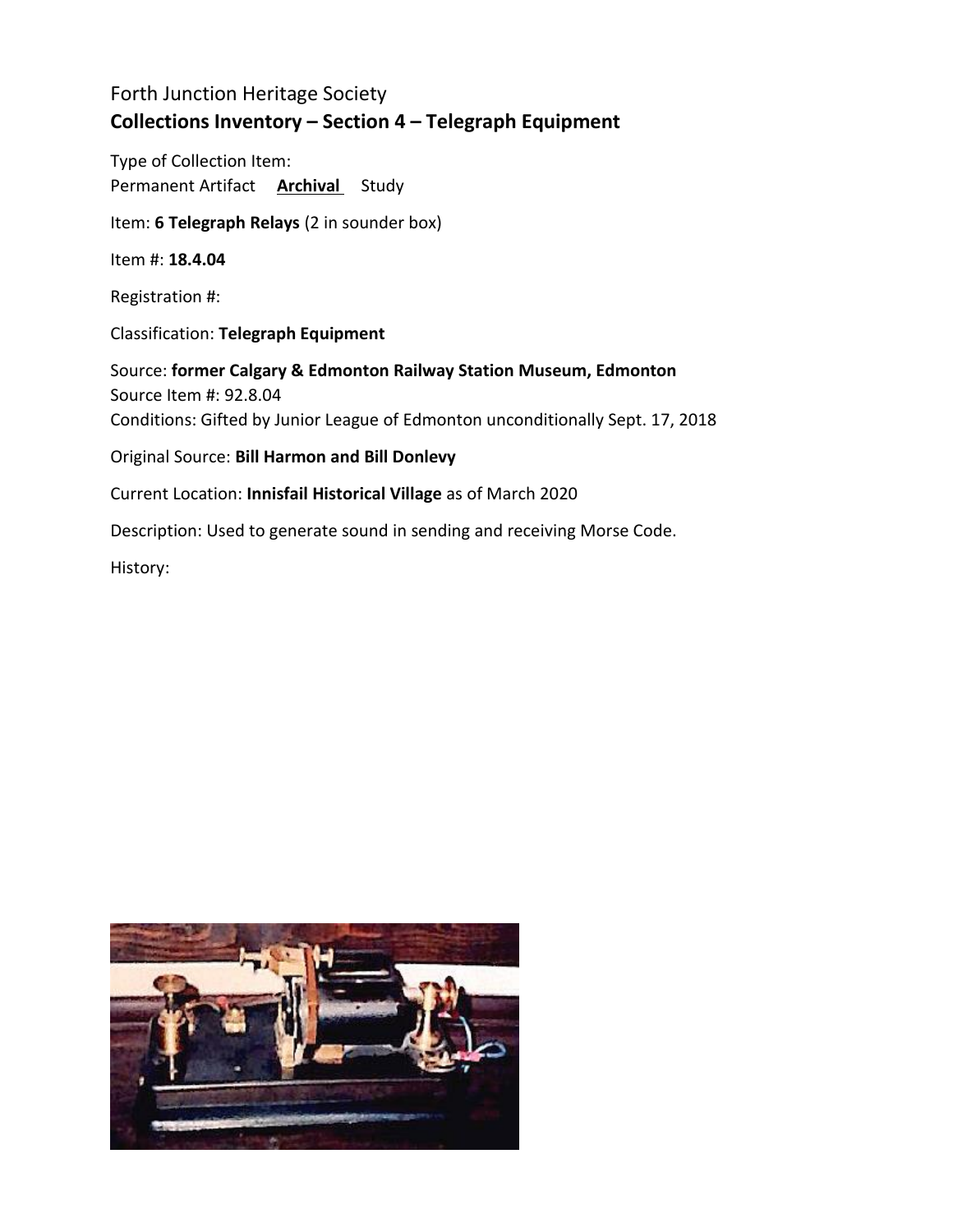Type of Collection Item: Permanent Artifact **Archival** Study

Item: **Sounder Boxes**

Item #: **18.4.05**

Registration #:

Classification: **Telegraph Equipment**

Source: **former Calgary & Edmonton Railway Station Museum, Edmonton** Source Item #: 92.8.05 Conditions: Gifted by Junior League of Edmonton unconditionally Sept. 17, 2018 Original Source: **Bill Harmon and Bill Donlevy**

Current Location: **Innisfail Historical Village** as of March 2020

Description: Used to amplify Morse Code signal from relay.



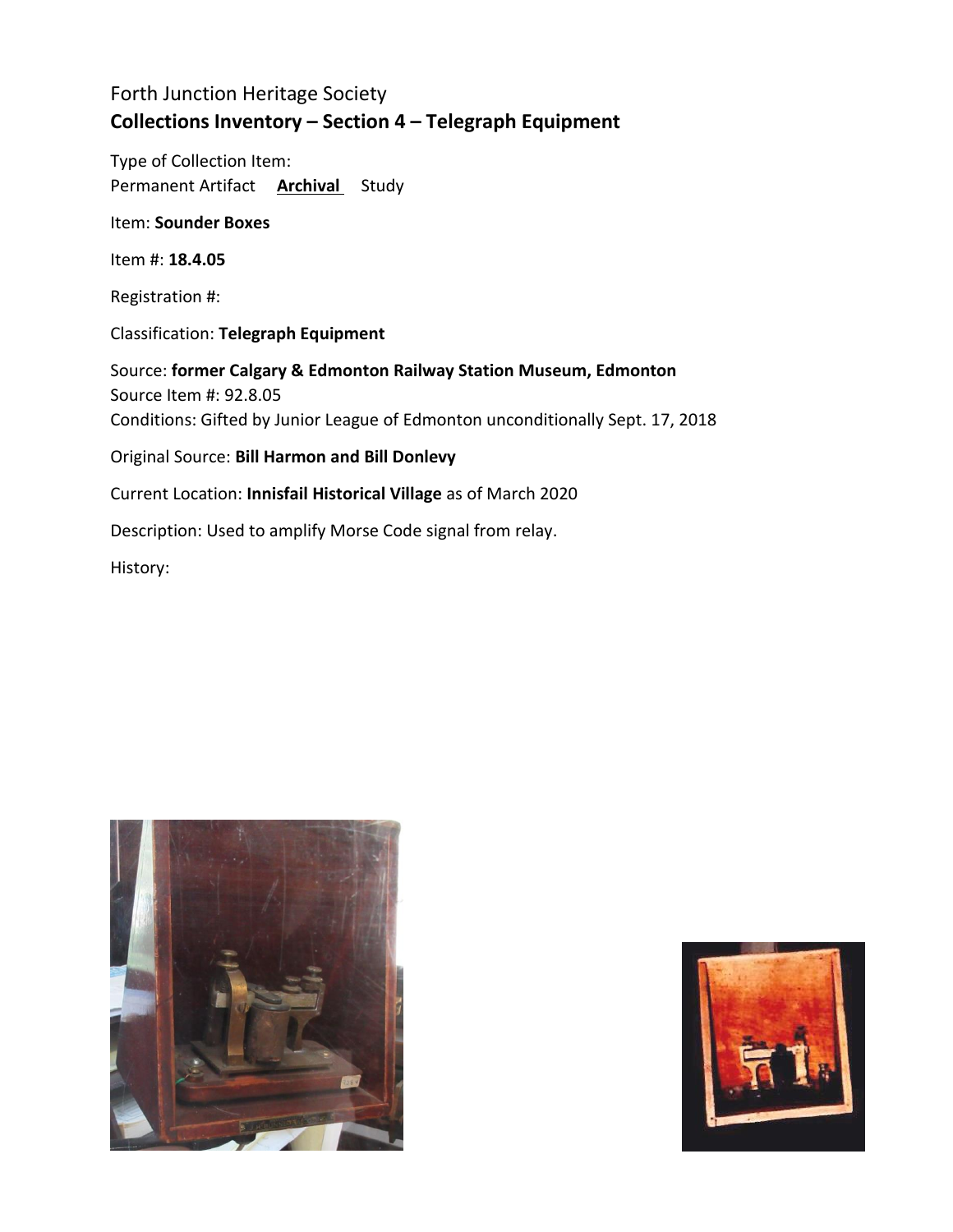Type of Collection Item: Permanent Artifact **Archival** Study

Item: **Train Dispatcher's Phone**

Item #: **18.4.06**

Registration #:

Classification: **Telegraph Equipment**

Source: **former Calgary & Edmonton Railway Station Museum, Edmonton** Source Item #: 92.8.06 Conditions: Gifted by Junior League of Edmonton unconditionally Sept. 17, 2018

Original Source: **Bill Harmon**

Current Location: **Innisfail Historical Village** as of March 2020

Description: Used by train order operator to copy train orders or other instructions which were transmitted by train dispatcher.

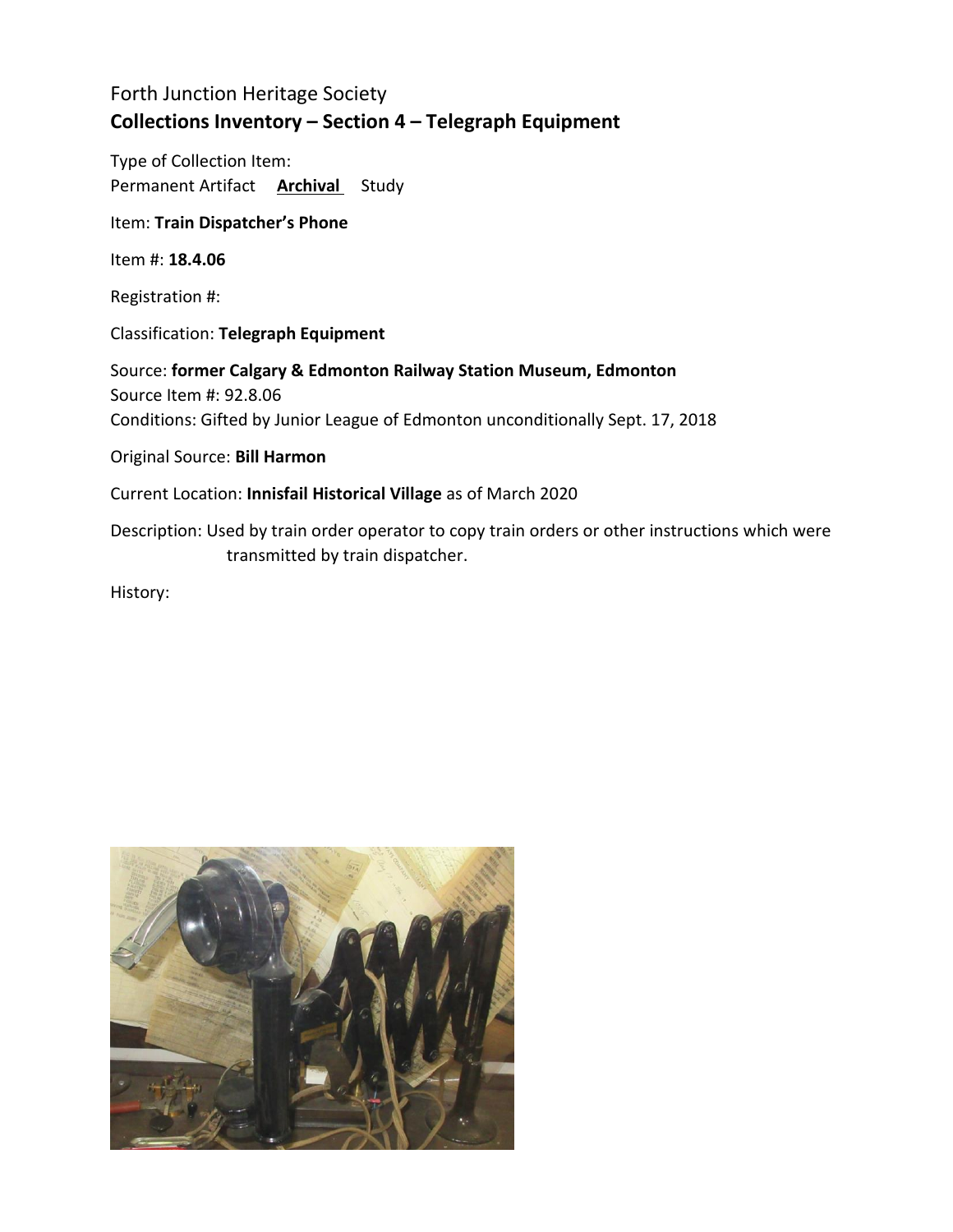Type of Collection Item: Permanent Artifact **Archival** Study

### Item: **Train Dispatcher's Phone Foot Switch**

Item #: **18.4.07**

Registration #:

Classification: **Telegraph Equipment**

Source: **former Calgary & Edmonton Railway Station Museum, Edmonton** Source Item #: 92.8.07 Conditions: Gifted by Junior League of Edmonton unconditionally Sept. 17, 2018

Original Source: **Bill Harmon**

Current Location: **Innisfail Historical Village** as of March 2020

Description: Allowed hand free operation of the train dispatcher's telephone.



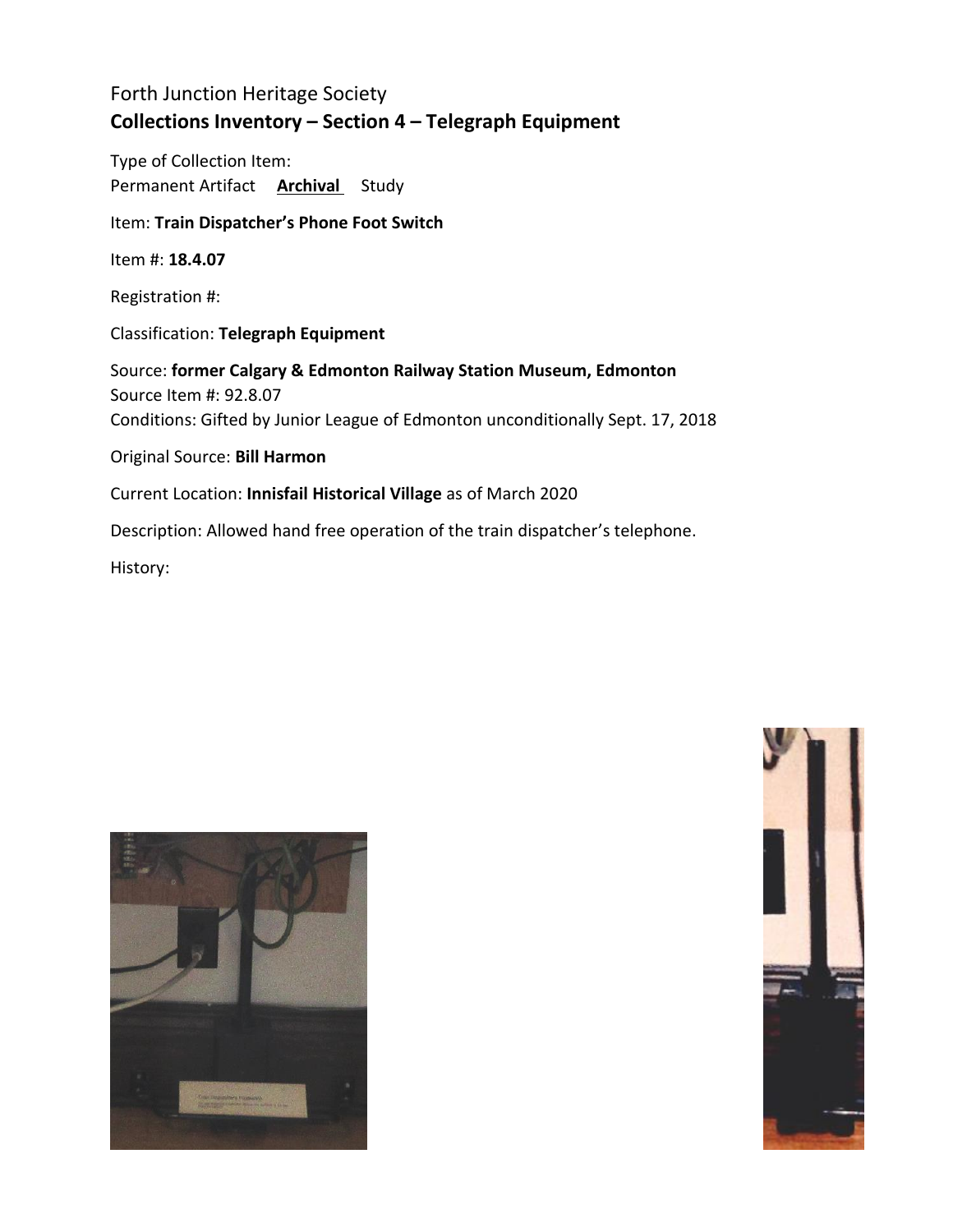Type of Collection Item: Permanent Artifact **Archival** Study

Item: **Jack Box**

Item #: **18.4.08**

Registration #:

Classification: **Telegraph Equipment**

Source: **former Calgary & Edmonton Railway Station Museum, Edmonton** Source Item #: 92.8.08 Conditions: Gifted by Junior League of Edmonton unconditionally Sept. 17, 2018

Original Source: **Bill Owens**

Current Location: **Innisfail Historical Village** as of March 2020

Description: Used to interconnect telegraph circuits.



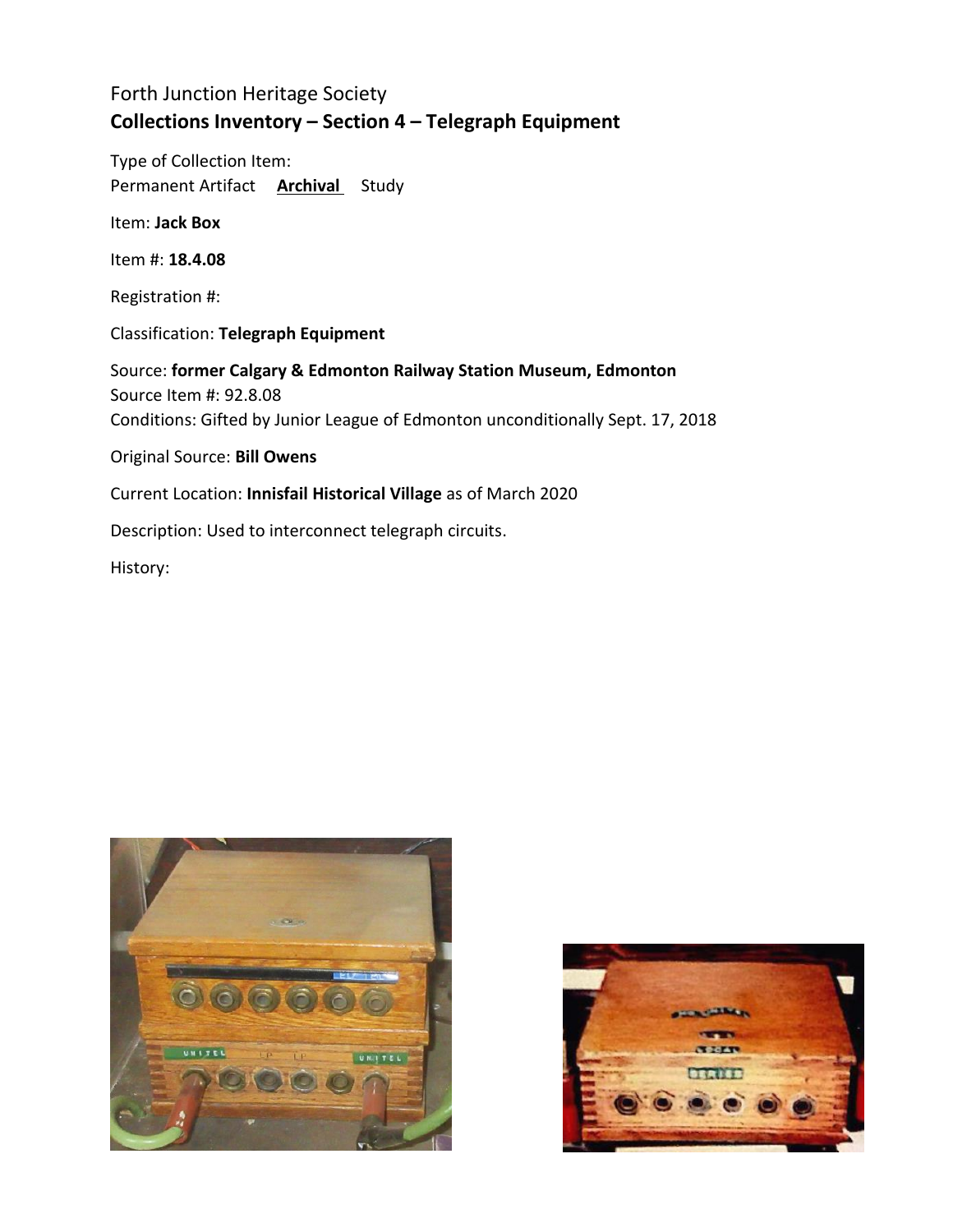Type of Collection Item: Permanent Artifact **Archival** Study

#### Item: **Message & Train Order Rack**

Item #: **18.4.09**

Registration #:

Classification: **Telegraph Equipment**

Source: **former Calgary & Edmonton Railway Station Museum, Edmonton** Source Item #: 92.8.09 Conditions: Gifted by Junior League of Edmonton unconditionally Sept. 17, 2018

Original Source: **Bill Owens**

Current Location: **Innisfail Historical Village** as of March 2020

Description: Used to store current train orders and telegraph messages.

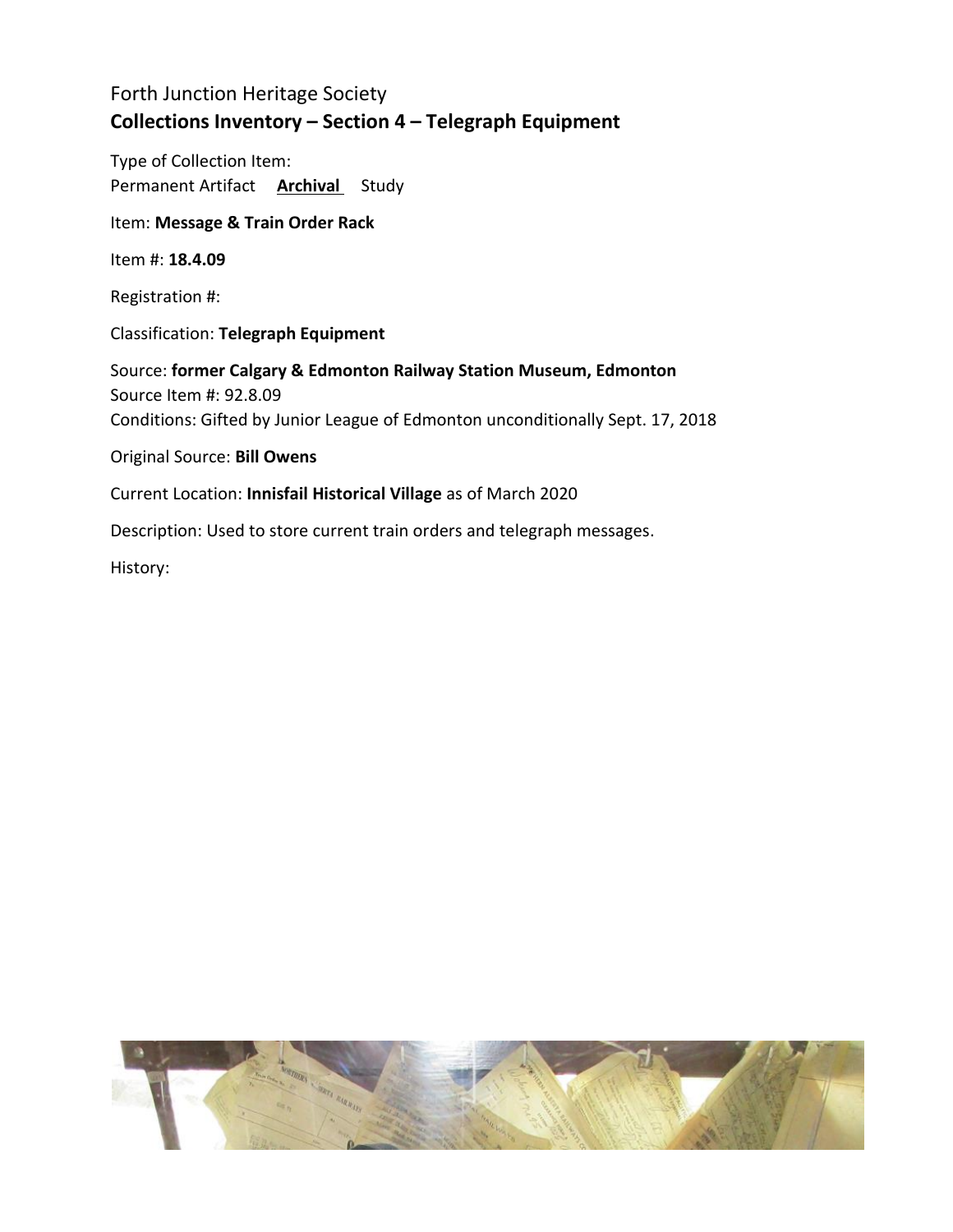Type of Collection Item: Permanent Artifact **Archival** Study

Item: **Stationery Box**

Item #: **18.4.10**

Registration #:

Classification: **Telegraph Equipment**

Source: **former Calgary & Edmonton Railway Station Museum, Edmonton** Source Item #: 92.8.10 Conditions: Gifted by Junior League of Edmonton unconditionally Sept. 17, 2018

Original Source: **Bill Owens**

Current Location: **Innisfail Historical Village** as of March 2020

Description: Used to store blank message forms, train order forms and clearance forms.



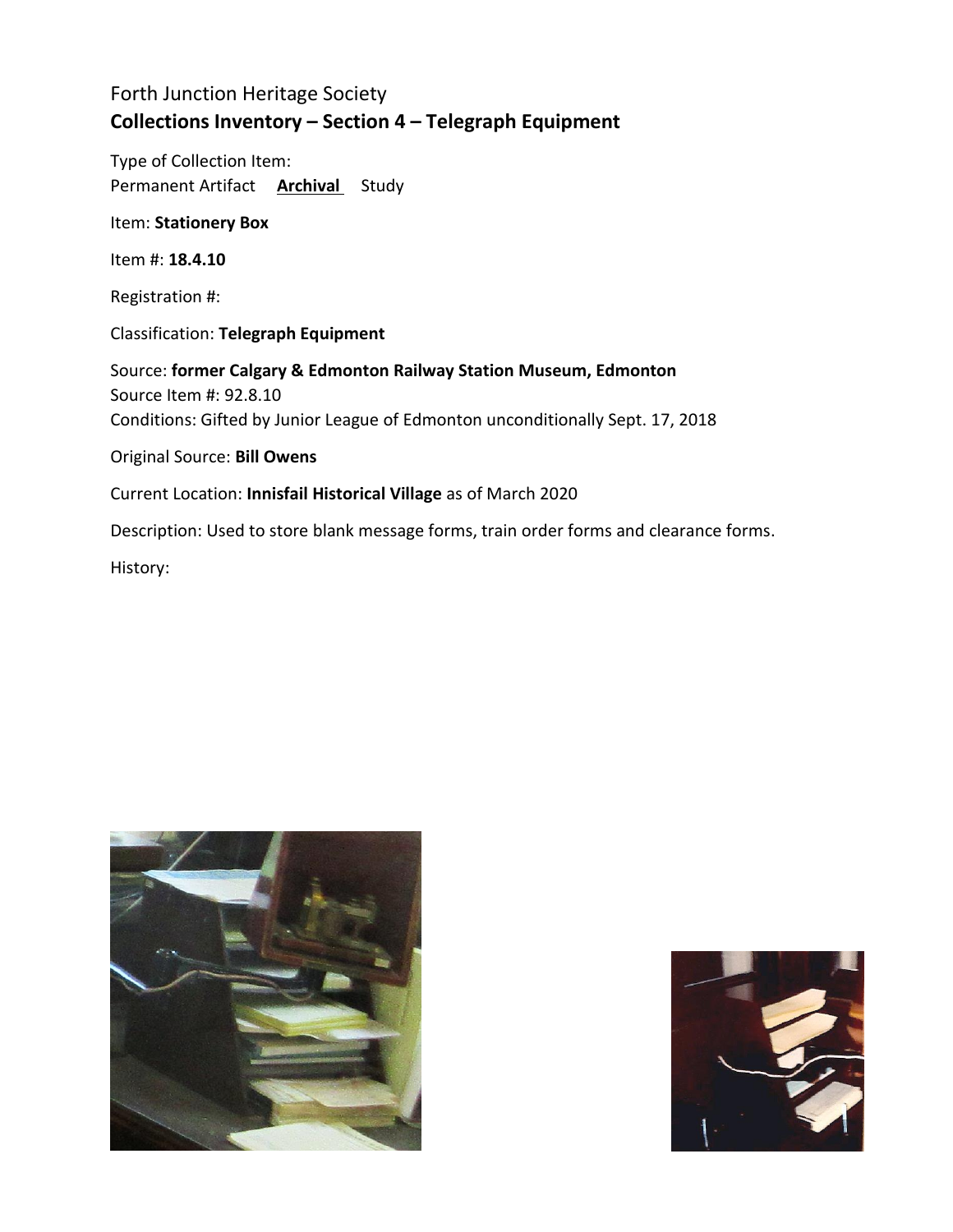Type of Collection Item: Permanent Artifact **Archival** Study

Item: **Battery Case**

Item #: **18.4.11**

Registration #:

Classification: **Telegraph Equipment**

Source: **former Calgary & Edmonton Railway Station Museum, Edmonton** Source Item #: 92.8.11 Conditions: Gifted by Junior League of Edmonton unconditionally Sept. 17, 2018 Original Source: **Morse Telegraph Club Inc. Edmonton Chapter** Current Location: **Innisfail Historical Village** as of March 2020 Description: Used to store the battery to operate telegraph.



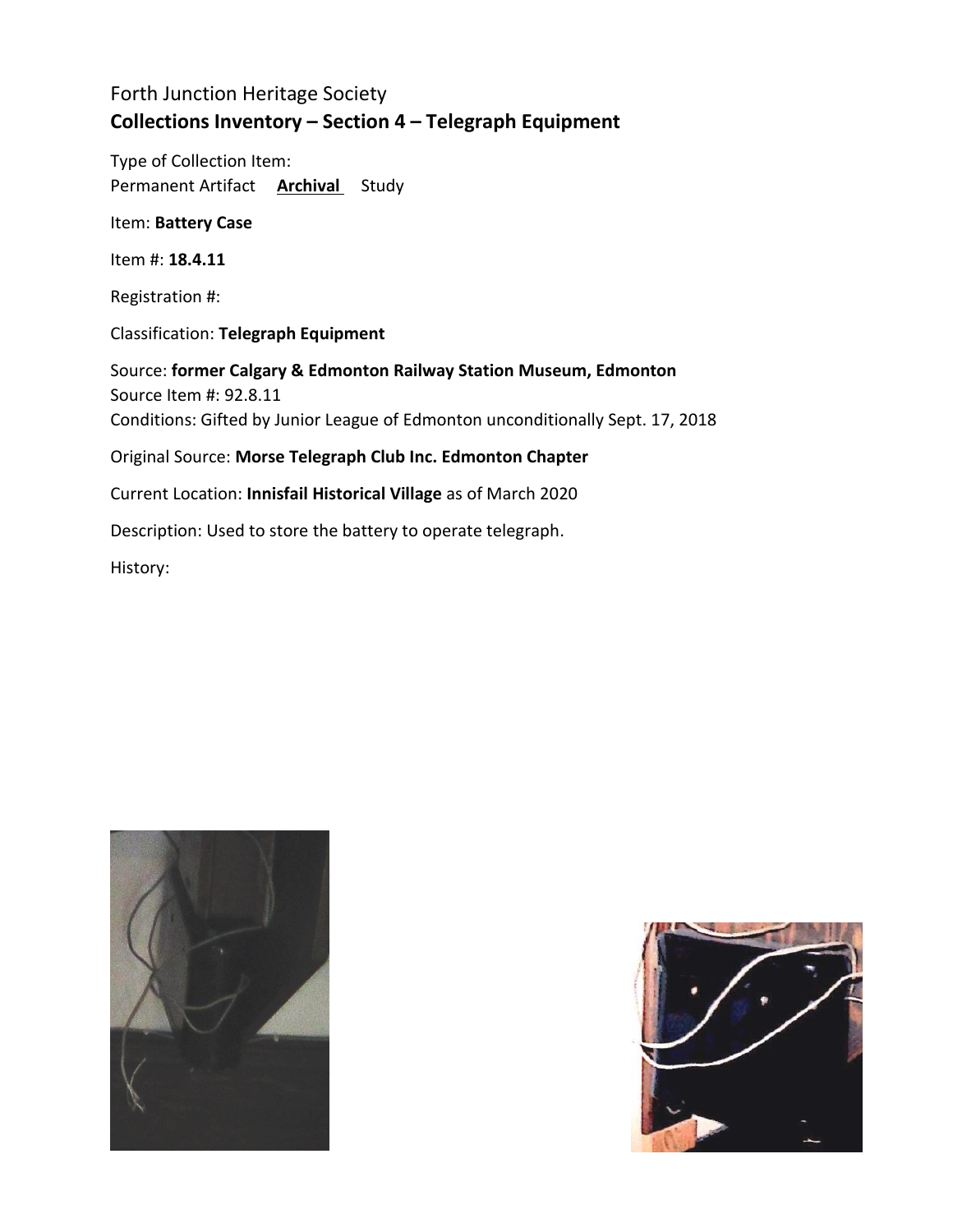Type of Collection Item: Permanent Artifact **Archival** Study

Item: **Circuit Interface (Modem)**

Item #: **18.4.12**

Registration #:

Classification: **Telegraph Equipment**

Source: **former Calgary & Edmonton Railway Station Museum, Edmonton** Source Item #: 92.8.12 Conditions: Gifted by Junior League of Edmonton unconditionally Sept. 17, 2018 Original Source: **Morse Telegraph Club Inc. Edmonton Chapter** Current Location: **Innisfail Historical Village** as of March 2020

Description: Connects telegraph circuit to telephone circuit.

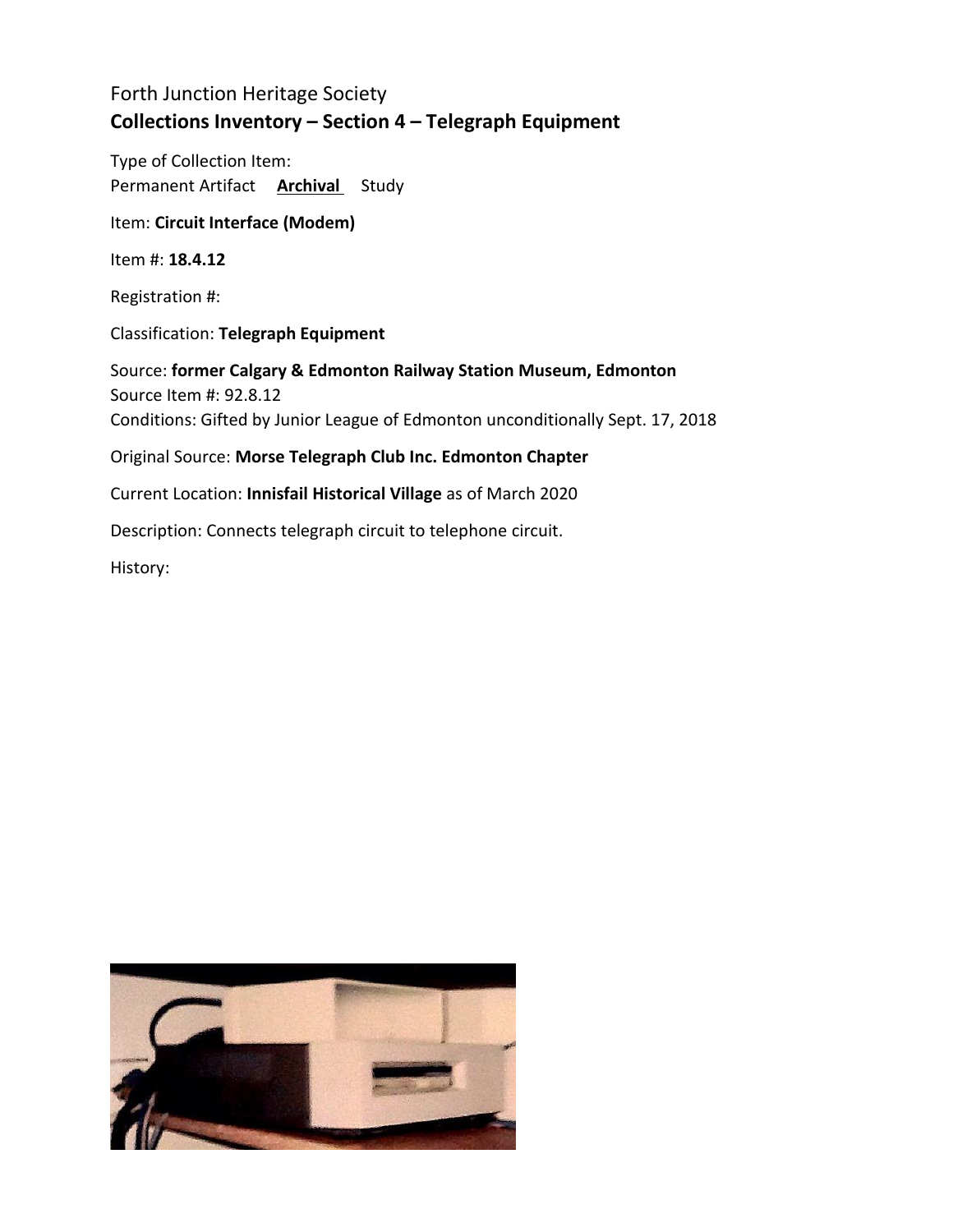Type of Collection Item: Permanent Artifact **Archival** Study

#### Item: **17 Telegraph Insulators**

Item #: **18.4.13**

Registration #:

Classification: **Telegraph Equipment**

Source: **former Calgary & Edmonton Railway Station Museum, Edmonton** Source Item #: 92.6.12 Conditions: Gifted by Junior League of Edmonton unconditionally Sept. 17, 2018

Original Source: **Mr. J. Uebell**

### Current Location: **Innisfail Historical Village** as of March 2020

Description: Variety of telegraph insulators – 17 in total including 1 small brown porcelain, 1 small dark green porcelain, 1 large blue glass, 4 green glass, 4 clear glass, 1 small black rubber, 5 white porcelain (2 CPR, 1 CNR, 1 GTP, 1 pl)



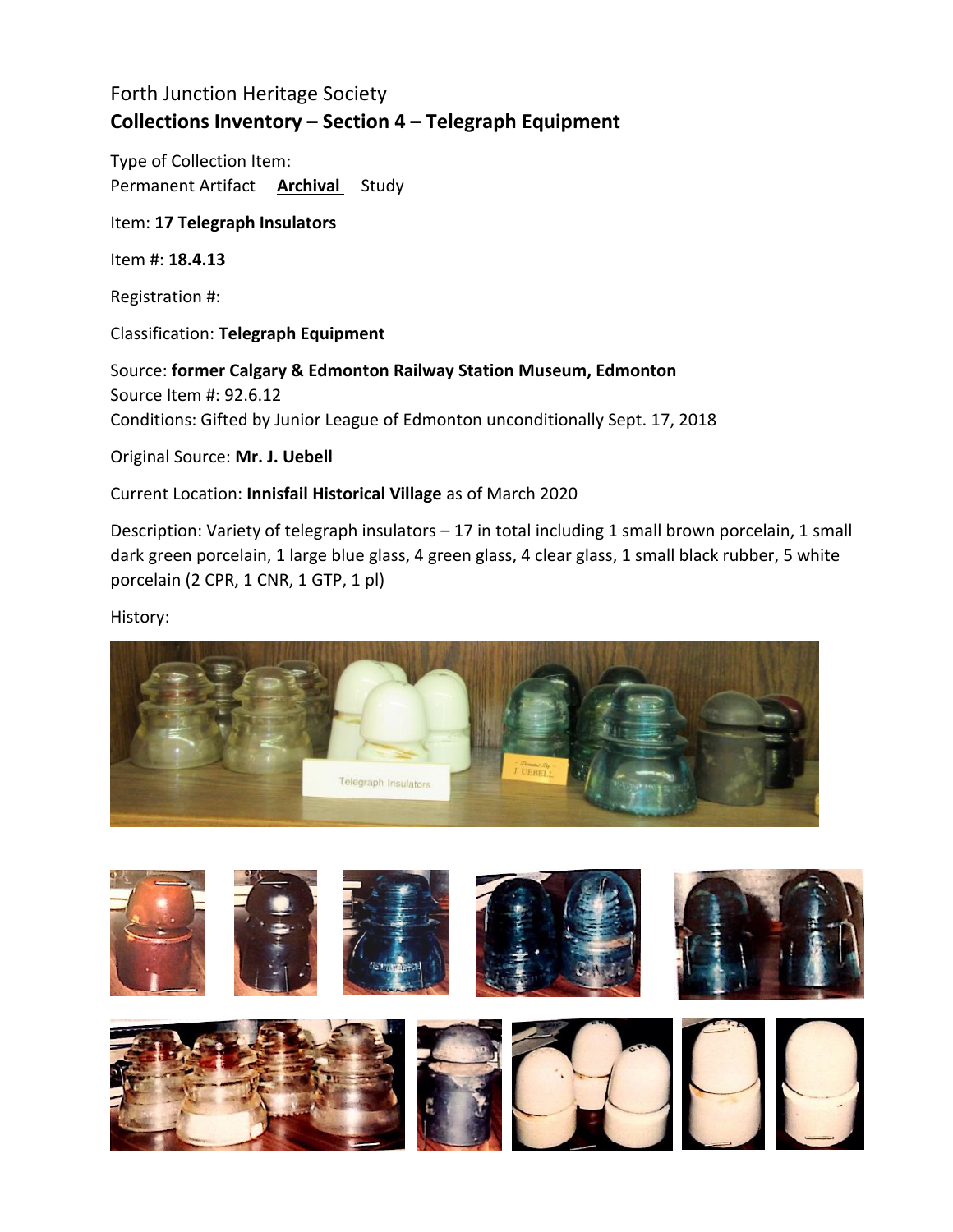Type of Collection Item: Permanent Artifact **Archival** Study

Item: **Insulator Pin**

Item #: **18.4.14**

Registration #:

Classification: **Telegraph Equipment**

Source: **former Calgary & Edmonton Railway Station Museum, Edmonton** Source Item #: 92.6.43 Conditions: Gifted by Junior League of Edmonton unconditionally Sept. 17, 2018

Original Source:

Current Location: **Innisfail Historical Village** as of March 2020

Description: Sits in cross arm of telegraph pole to secure the insulator.

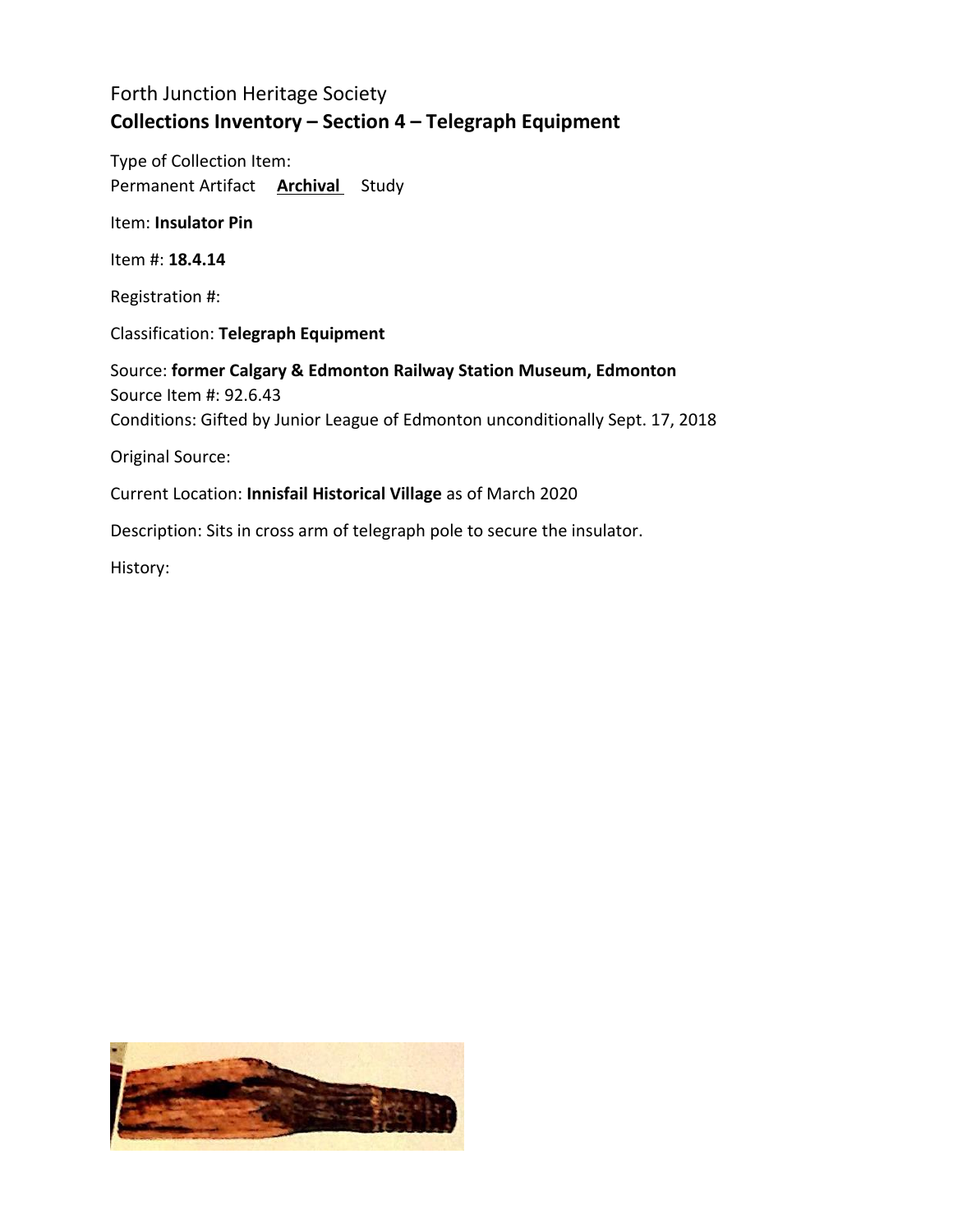Type of Collection Item: Permanent Artifact **Archival** Study

Item: **Voltmeter**

Item #: **18.4.15**

Registration #:

Classification: **Telegraph Equipment**

Source: **former Calgary & Edmonton Railway Station Museum, Edmonton** Source Item #: 92.6.01 Conditions: Gifted by Junior League of Edmonton unconditionally Sept. 17, 2018 Original Source: Current Location: **Innisfail Historical Village** as of March 2020 Description: Used by linemen to check voltage on telegraph circuits

History: c1928